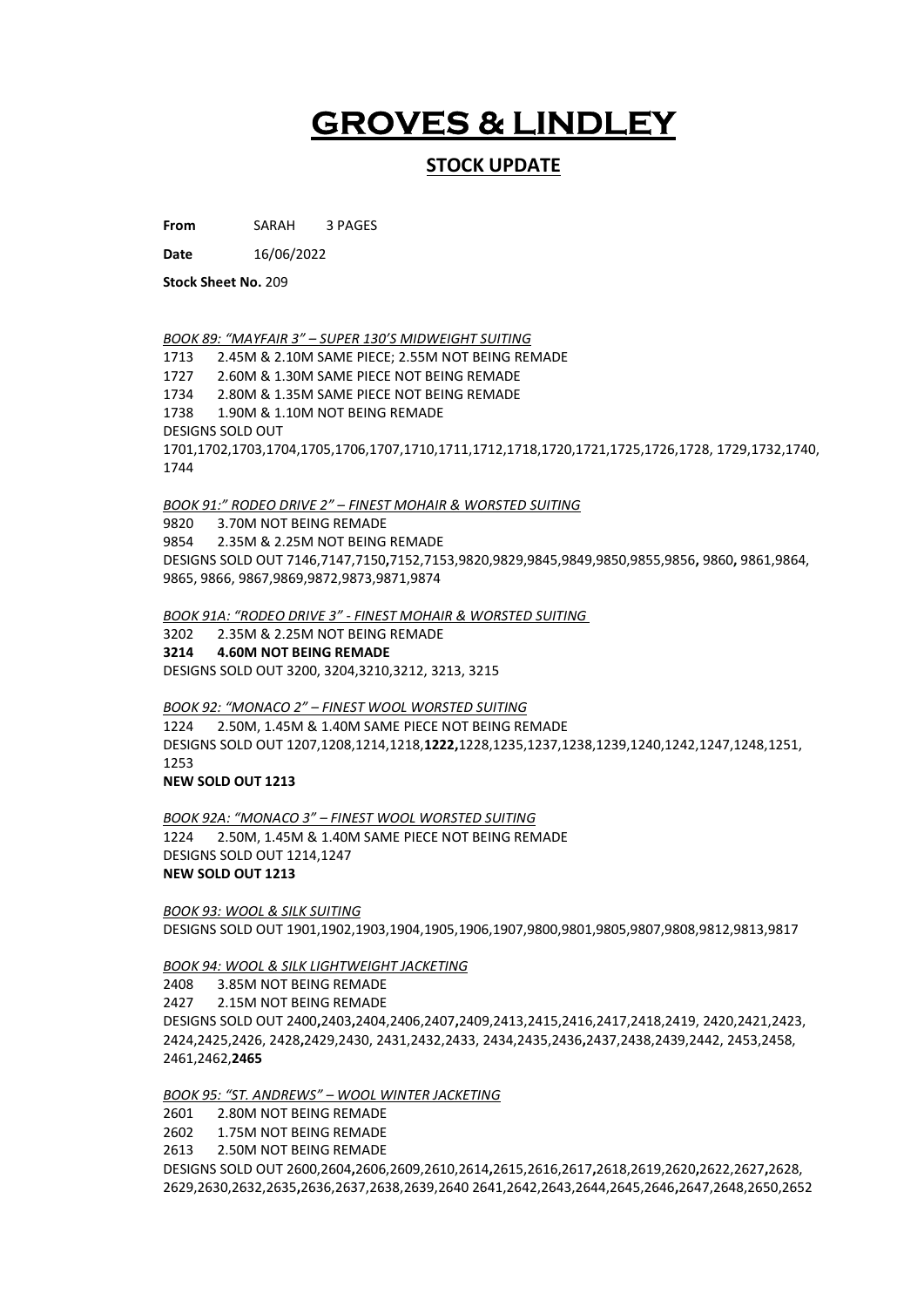BOOK 96: "KNIGHTSBRIDGE 2" – SUPER 120'S WINTER SUITING

2721 2.95M & 2.85M SAME PIECE NOT BEING REMADE

2724 1.65M, 1.55M & 1.15M SAME PIECE NOT BEING REMADE

2741 2.40M NOT BEING REMADE

DESIGNS SOLD OUT 2714,2719,2720,2722,2728,2729,2730,2731,2733,2734,2736,2737,2739,2742,2743

#### BOOK 98: "KNIGHTSWOOD" – WOOL WINTER JACKETING

3309 2.80M NOT BEING REMADE

3310 1.75M NOT BEING REMADE

3319 2.50M NOT BEING REMADE

DESIGNS SOLD OUT 3304,3308,3313,3314,3316,3318,3320,3321,3322,3323

BOOK 99: "LANGHOLM" – LAMBSWOOL WINTER JACKETING

THIS BOOK IS NOW SOLD OUT

#### BOOK 100: "PALM BEACH"

3501 NO STOCK, NEW PIECE AVAILABLE EARLY JULY

3504 NO STOCK, NEW PIECE AVAILABLE EARLY JULY

3505 NO STOCK, NEW PIECE AVAILABLE EARLY JULY

3518 1.90M STOCK, NEW PIECE AVAILABLE MID JUNE

BOOK 101: "WESTMINSTER 2" – WINTER SUITING

3635 2.60M NOT BEING REMADE

3679 3.55M NOT BEING REMADE

3680 3.20M NOT BEING REMADE

DESIGN SOLD OUT 3604,3605,3606,3607,3609,3610,3611,3629,3627,3632,3633,3642,3643,3653,3659, 3662,3664,3667, 3674,3676

BOOK 102: "BEL AIR" – WOOL & SILK LIGHTWEIGHT JACKETING

#### 3725 1.50M STOCK, NEW PIECE AVAILABLE EARLY JULY

3742 3.85M NOT BEING REMADE DESIGNS SOLD OUT 3712,3719,3720,3723,3734,3747,3751,3760,3762

BOOK 103: "BRIGHTON" – SUPER 130'S, 120'S & 100'S LIGHTWEIGHT SUITING

#### 3818 2M & 2.15M SAME PIECE STOCK, NEW PIECE AVAILABLE END JUNE

3851 1.90M & 1.10M NOT BEING REMADE

DESIGNS SOLD OUT 3810,3827,3835,3837

BOOK 104: "PALM BEACH" – SUPER 120'S WOOL, SILK, MOHAIR & LINEN JACKETING

3912 NO STOCK, NEW PIECE AVAILABLE EARLY JULY

3915 NO STOCK, NEW PIECE AVAILABLE EARLY JULY

3916 NO STOCK, NEW PIECE AVAILABLE EARLY JULY

BOOK 105: "RIVIERA" – PURE WOOL WORSTED

4004 2.70M NOT BEING REMADE

- 4016 4.90M NOT BEING REMADE
- 4023 NO STOCK, NEW PIECE AVAILABLE MID JUNE

BOOK 106: "ST. ANDREWS" – WOOL WINTER JACKETING

4109 1.90M NOT BEING REMADE DESIGNS SOLD OUT 4100, 4127

BOOK 107: "IRISH LINEN" THIS BOOK IS OK

BOOK 108: "YORK" 4305 3.20M NOT BEING REMADE 4314 3.55M NOT BEING REMADE 4325 2.60M NOT BEING REMADE DESIGNS SOLD OUT 4332